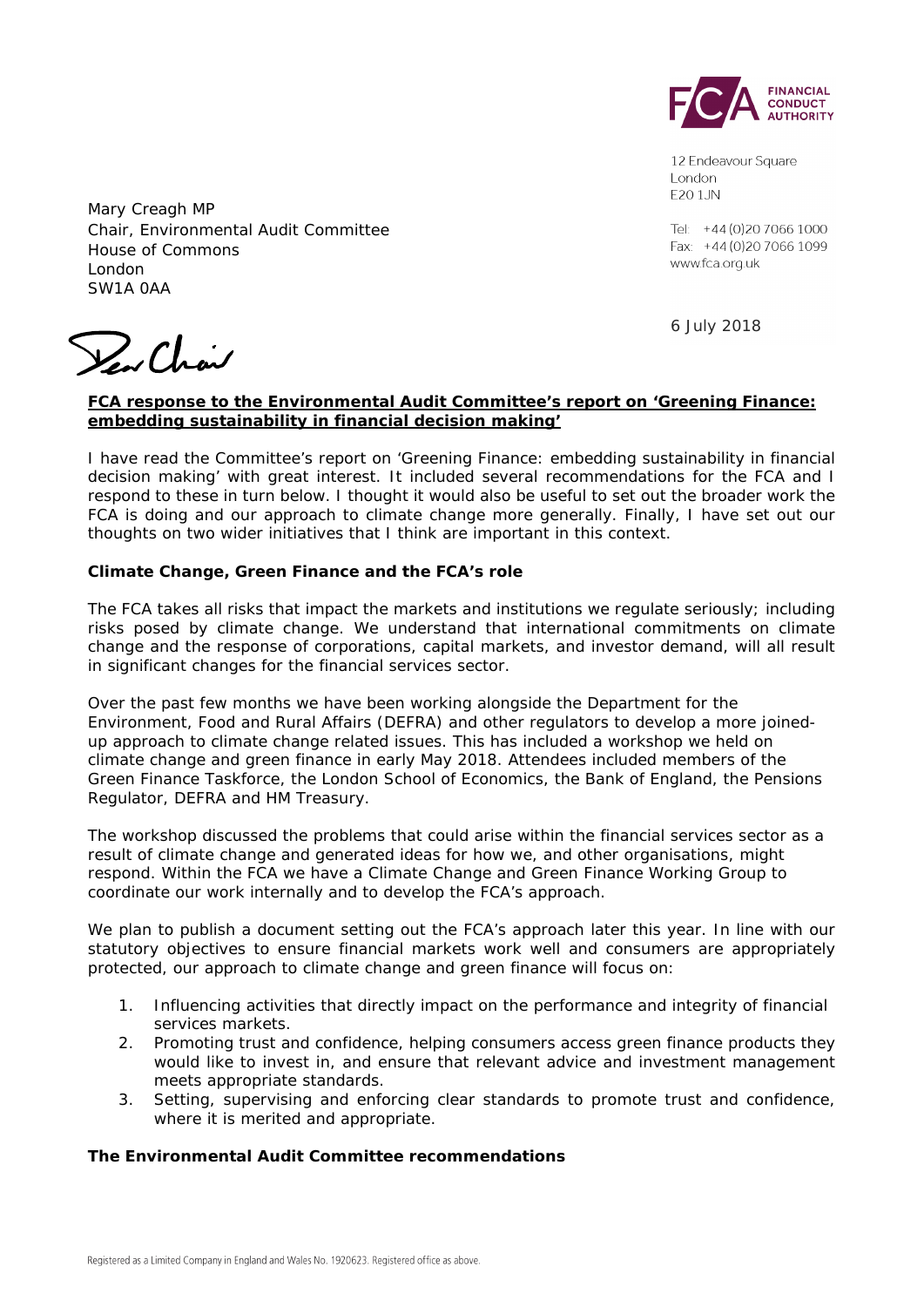### *1. The FCA should rectify the disparity in the guidance between trust-based pension schemes and contract-based schemes to clarify the duties of the latter in relation to environmental, social and governance factors.*

On 18 June 2018, we published our response to the Law Commission's recommendations as part of the Government's final response to the Law Commission's Report<sup>1</sup>. We welcome the Law Commission's report, which we see as consistent with a number of other pieces of work that we are undertaking and we announced in our response that we intend to consult on rule changes in the first quarter of 2019 requiring Independent Governance Committees (IGCs) to report on their firm's policies on:

- 1. Evaluating environmental, social and governance (ESG) considerations, including climate change.
- 2. Taking account of members' ethical and other concerns.
- 3. Stewardship

At the same time, we will also consult on introducing related guidance for providers of workplace personal pension schemes on considering financial factors (such as ESG risks and climate change) and non-financial factors (such as responding to members' ethical concerns) when making investment decisions.

As we are undertaking other work on retirement outcomes which may also result in changes to the remit of IGCs, we intend to consult on a single package of changes in the first quarter of 2019.

# *2. The FCA needs to improve its approach to climate change risks as it has not carried out an assessment of, or issued guidance on the management of, the impact of climate change to firms and markets.*

The FCA conducts wholesale reviews of risk as part of its business as usual activities, including medium to long term analysis to understand emerging risks across the financial markets we regulate. We are conscious of the range of ways in which climate change risks may impact the markets and sectors we regulate and are working to understand how we can effectively respond within the scope of our regulatory remit. The FCA is also a part of the 'UK Regulators Climate Forum' along with the Bank of England, the Financial Reporting Council, and the Pensions Regulator, to ensure a harmonised approach across the UK regulatory landscape.

# *3. The FCA's listing rules should be amended to require climate-related financial disclosures on a comply or explain basis AND*

The FCA will also need to update its guidance and listing rules regulating *how information is made available to market participants when companies offer stock on the London Stock Exchange through Initial Public Offerings (IPO).* 

In light of your recommendations regarding changes to the FCA's Listing Rules, we would highlight that listed companies are subject to a number of obligations, both at the point of IPO and on an ongoing basis. These are derived from both domestic and European legislation.

<sup>1</sup>https://assets.publishing.service.gov.uk/government/uploads/system/uploads/attachment\_data/file/717375/ pension-funds-and-social-investment-final-response-to-law-commission-report.pdf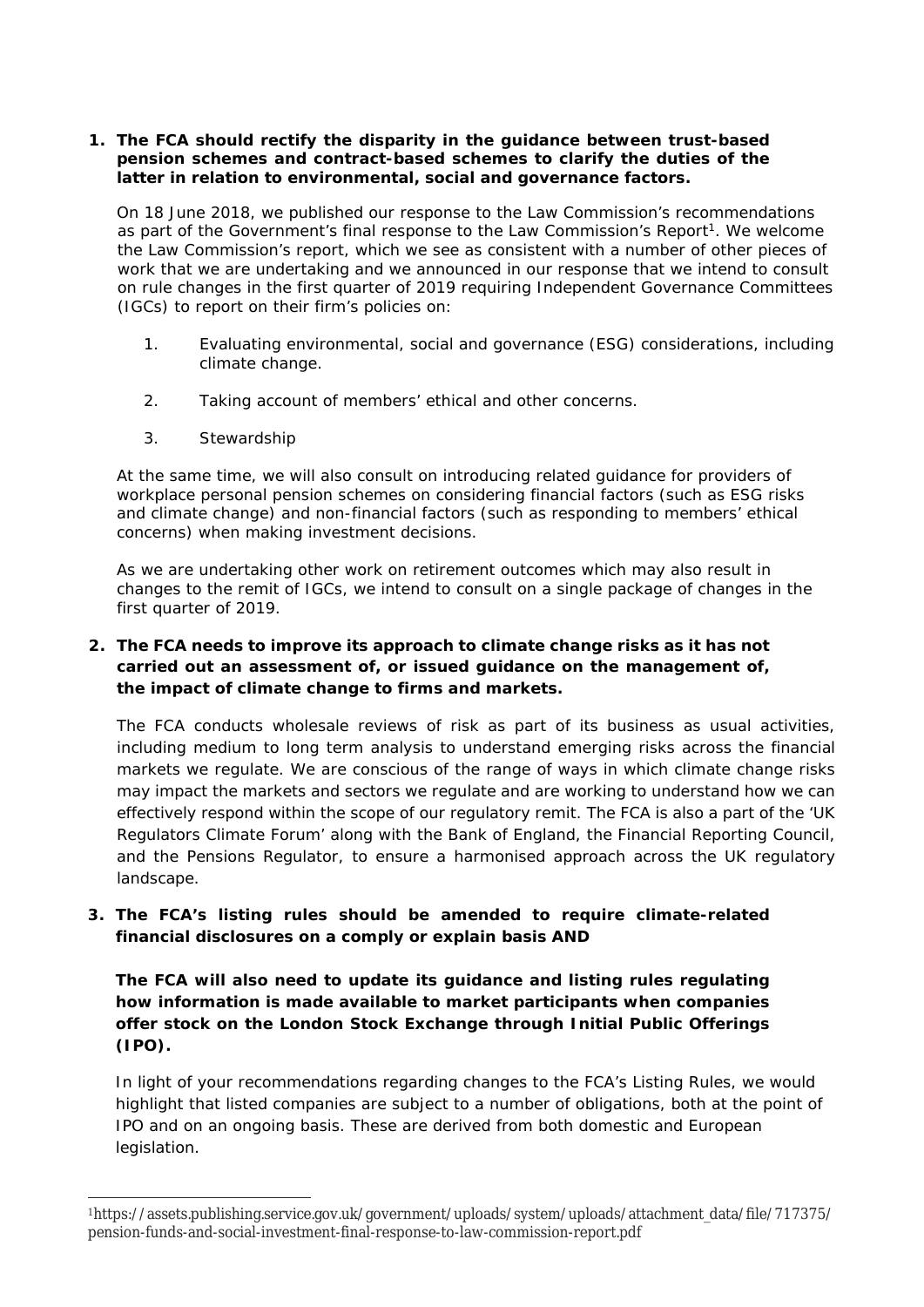The Listing Rules prescribe standards that listed companies have to meet at the point of listing and on an ongoing basis. The Prospectus Rules, which are based on European legislation, set out the disclosures companies have to make in a prospectus, including at the point of IPO. The Disclosure and Transparency Rules set out ongoing disclosure obligations, including requiring companies to file annual reports, the detailed content of which is derived from international accounting standards as well as European and domestic law. Companies also have to make ad hoc disclosures pursuant to the Market Abuse Regulation in certain circumstances, for example to announce price sensitive information.

The regulatory framework governing these disclosures is, as reflected in your report, complex. Its intention is to ensure that investors have the right information for an informed assessment of the securities they are investing in, at IPO and on an ongoing basis. In assessing the adequacy of that framework, we have regard to the needs of its users and investors.

Understanding how ESG related matters, including climate change risk, are managed by listed companies is relevant to an investor's understanding of the prospects of a particular company. It is, therefore relevant, to a fully informed understanding of the valuation of securities they are investing in. We are increasingly aware of a challenge that institutional investors are facing in discharging their fiduciary duties given the increasing demand by beneficiaries for investments to be sustainable.

We, therefore agree, that there is a need to work with other stakeholders and other public bodies on this issue. We also agree there is a need to consider further whether the framework can and should be strengthened, and if so how, while taking account of the international nature of capital markets.

Finally, the existing framework is far from inconsequential, and within that existing framework there are a number of proactive steps the FCA is already taking or will take in the future in relation to climate change-related disclosures, which we believe align with your recommendations:

- We have been contributing to regulatory initiatives to ensure better disclosures where required, and we would highlight in this context the Commission's initiatives in Green Bonds and more sophisticated credit ratings.
- We are continuing to work with the Financial Reporting Council to support better disclosures in annual reports.
- In light of your recommendations, we will highlight to issuers the need to make adequate disclosures regarding materially important information, including information that allows investors to understand how ESG matters affect the valuation of a listed company's securities and how these matters are managed by the company. We will do this through our regulatory publications and we will work with companies and investors to monitor progress in this area.

# *4. There is a compelling case for other regulators to use the current round of adaptation reporting required by the Climate Change Act to integrate climate change risk management into their work.*

We are currently waiting for Government to lay its final strategy for Adaptation Reporting before Parliament. In the meantime, we will continue to build our approach for climate change and green finance which will include setting out how these areas impact on the objectives of the FCA.